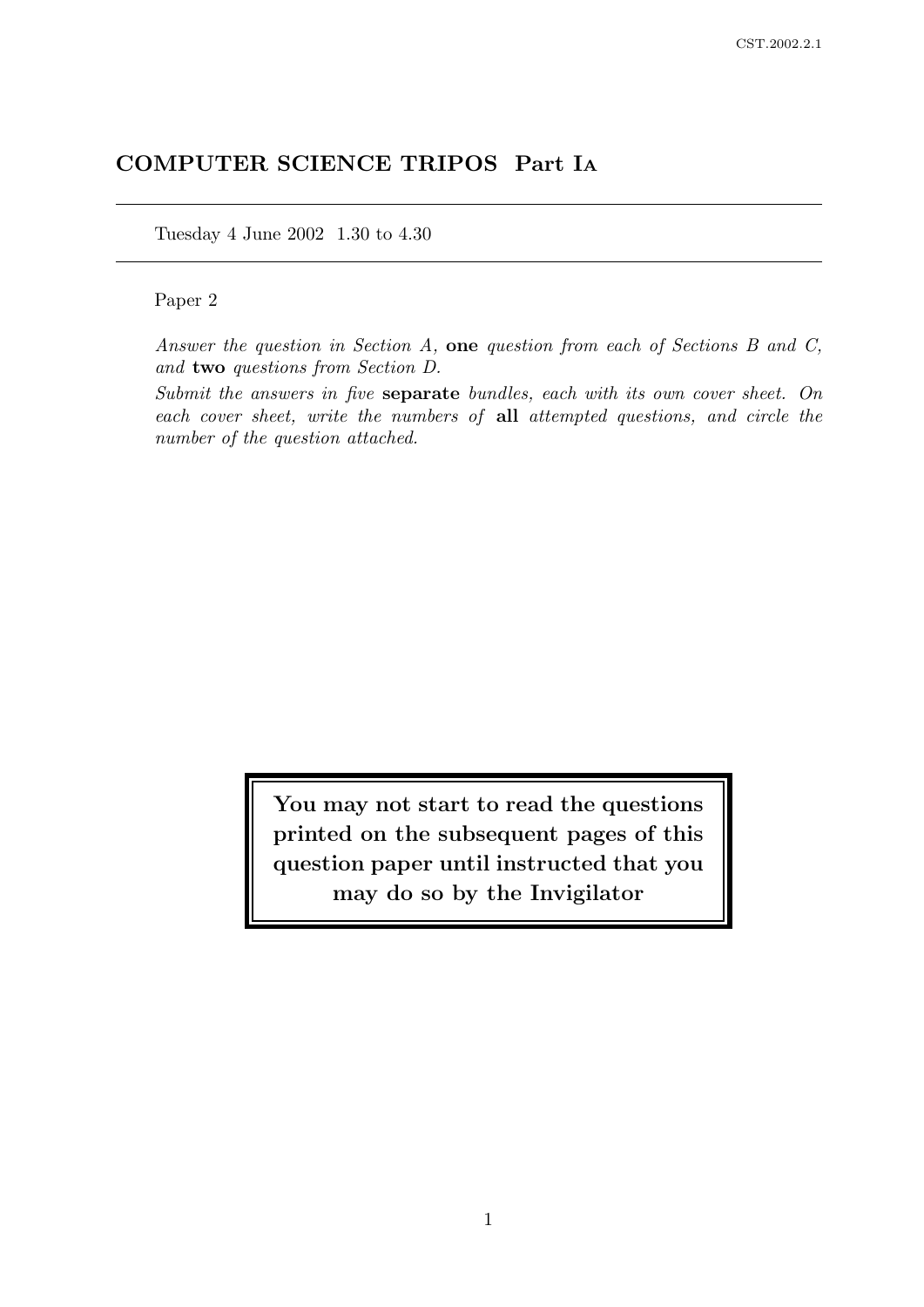### SECTION A

# 1 Multi-part question

Answer all five parts.

- (a) For each of the following statements, indicate whether it is true or false (there is no need to justify your answer).
	- (i) If you have a visitor from out of town you can let her check her e-mail on your University account.
	- $(ii)$  Inebriation is a mitigating excuse if one has broken a rule governing use of University computing facilities.
	- (*iii*) Appropriate use of the Cambridge University Data Network and the Joint Academic Network means bona fide academic activity plus a low level for private purposes.
	- $(iv)$  In Usenet newsgroup discussions your spontaneous first response to what other people say is generally the most stimulating and desirable.

[1 mark each]

- (b) Give an example of redundancy in a safety-critical computer system. How does this affect reliability, hazards and safety? [4 marks]
- (c) Outline the main uses of a formal specification, in the context of software engineering. [4 marks]
- (d) Give a context-free grammar generating the language  $\{a^m b^n \mid m \leq n\}.$ [4 marks]
- (e) Explain why care is needed when a slower sub-system is clocked from a signal generated by a faster sub-system within a digital hardware design. How can reducing the frequency of data transfers between the two sub-systems help? [4 marks]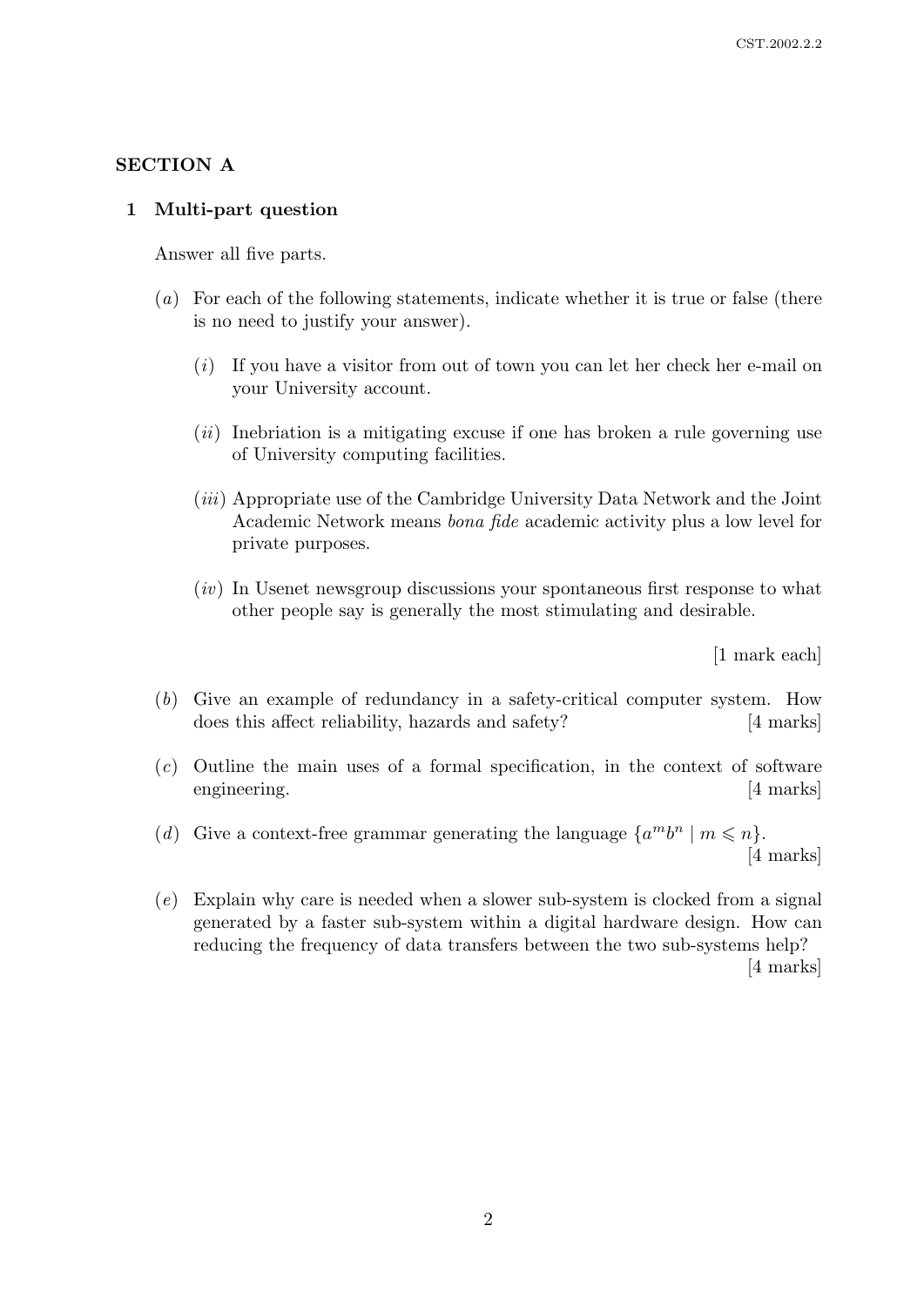# SECTION B

#### 2 Digital Electronics

(a) Find a minimal sum of products form for each of the following partially specified boolean functions. Each partially specified function,  $g_i$ , is specified by a function  $f_i$  which is true when  $g_i$  must be true and  $d_i$  which is true when  $g_i$  may be true or false (that is,  $d_i$  represents the "don't cares").

$$
(i) \t f_1 = y \t x \t \overline{w} + x \t y \t z + \overline{y} \t \overline{x} \t z \t w + x \t w \t z
$$

$$
d_1 = \overline{x} \t z \t [4 \text{ marks}]
$$

$$
(ii) \t f_2 = y \t \overline{w} \t z + \overline{w} \t \overline{x} \t z + \overline{y} \t \overline{w} \t z
$$

$$
d_2 = \overline{x} \t w \t z \t [4 \text{ marks}]
$$

- (b) What is the maximum number of product terms in a minimal sum of products form of a function of  $n$  boolean variables? [2 marks]
- (c) How do "don't cares" arise in practice and how may they be exploited? Are there any pitfalls in using them? Illustrate your answer with examples.

[10 marks]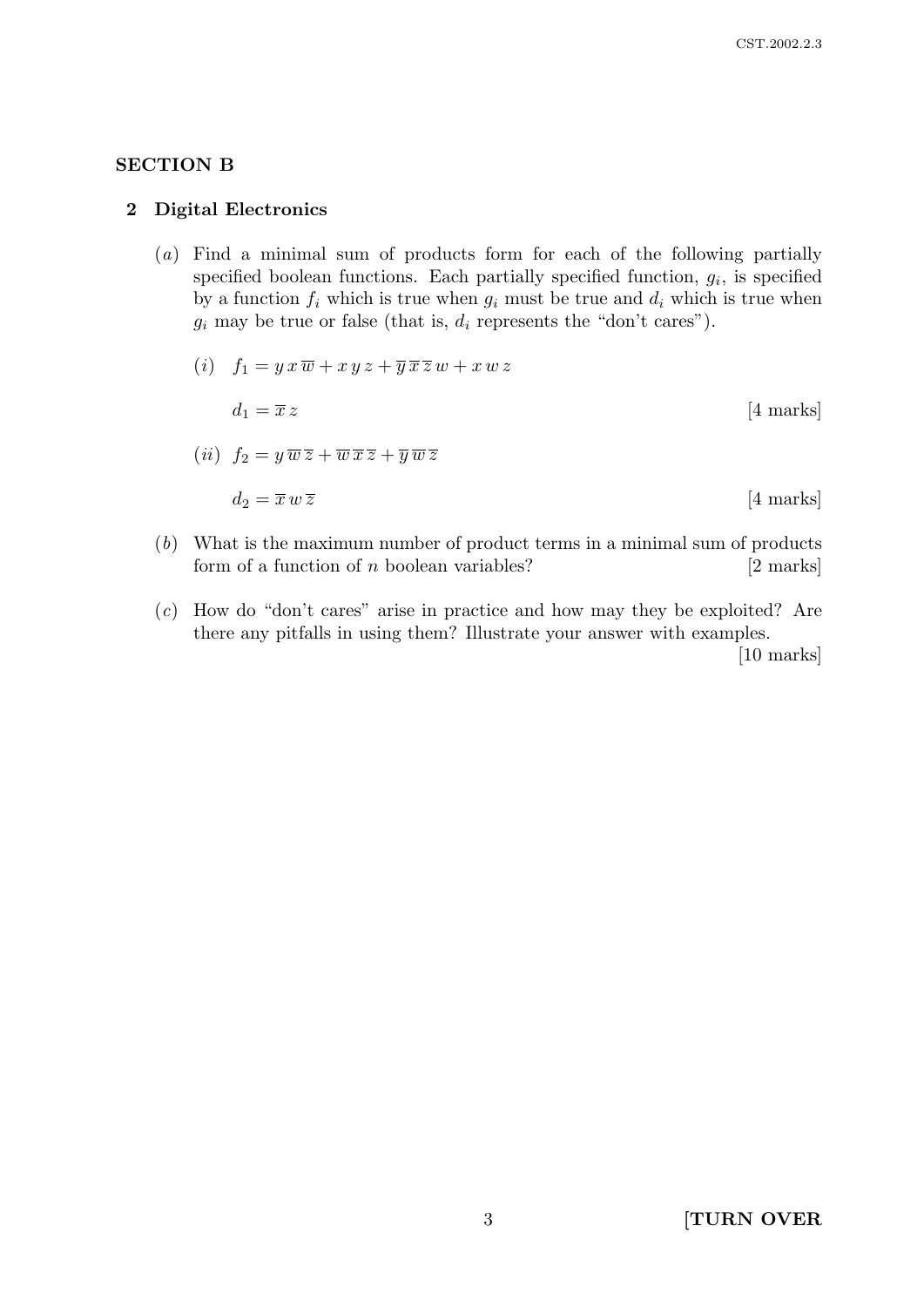# 3 Digital Electronics

Consider the following circuit with clock  $CLK$ , inputs  $A$  and  $B$  and outputs  $X$ and  $Y$ .



| $(a)$ How many states does this system have?                   | [2 marks]           |
|----------------------------------------------------------------|---------------------|
| $(b)$ How many rows will there be in a state transition table? | [2 marks]           |
| $(c)$ Provide the state transition table.                      | [8 marks]           |
| $(d)$ Draw a state diagram of the system.                      | $[6 \text{ marks}]$ |
| $(e)$ Describe what the circuit does in words.                 | [2 marks]           |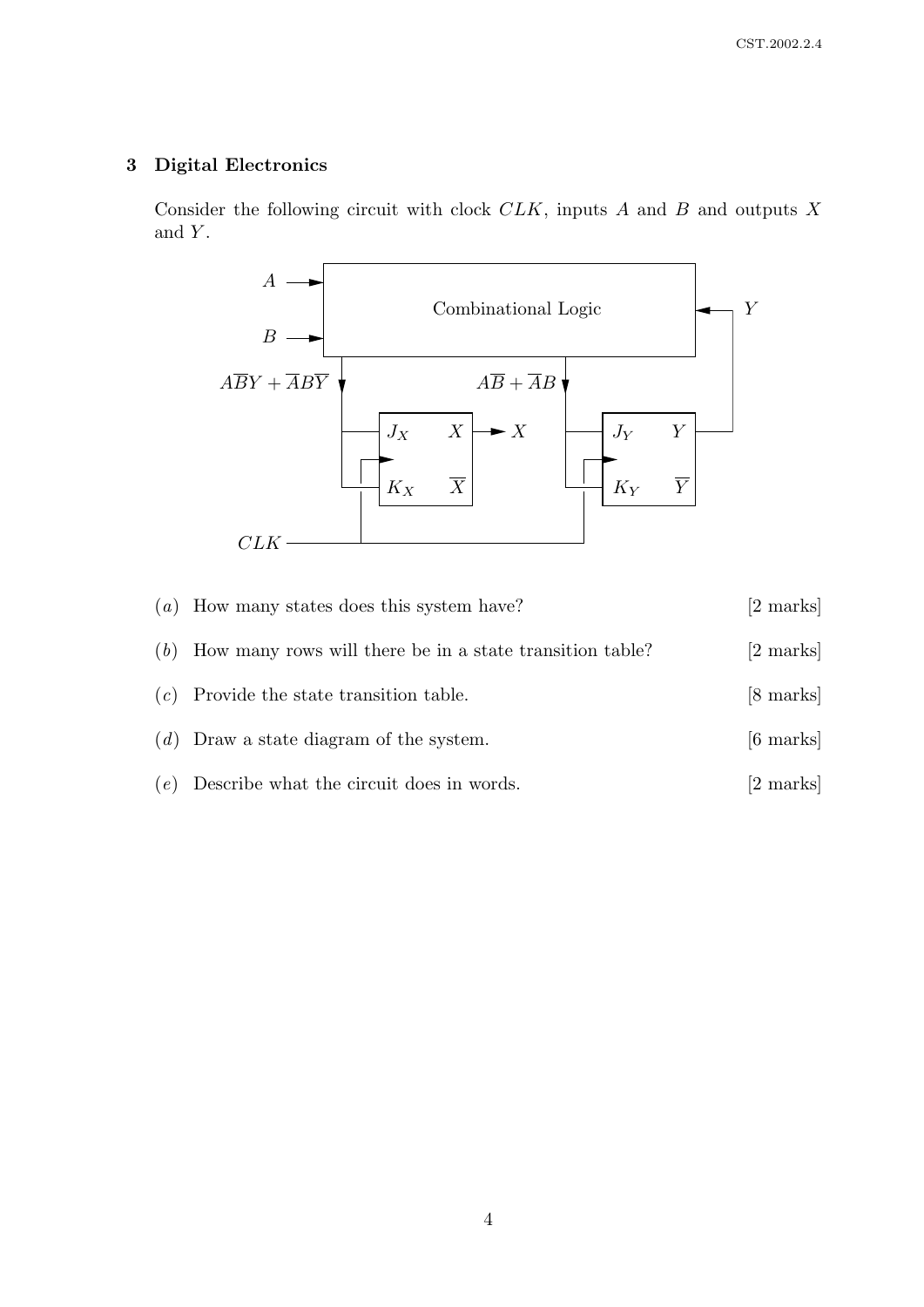### SECTION C

#### 4 Probability

Following a hardware practical class, an undergraduate comes across a tangle of n (single-strand) wires. After finding the  $2n$  ends, he idly joins these ends together in pairs until there are no loose ends left. [At each joining, the first end is selected equiprobably from the unjoined ends and joined to a second end which is likewise selected equiprobably from the remainder.]

Another undergraduate later comes across the handiwork of the first and decides to count the number of loops in the tangle. She reasons that there could be anything from one long loop to n separate loops.

Let  $X_n$  (where  $n \geq 1$ ) be a random variable whose value r (where  $1 \leq r \leq n$ ) is the number of loops that result when the  $2n$  ends of n wires are joined in pairs. Note the special case,  $P(X_1 = 1) = 1$ . Write down a difference equation which expresses  $P(X_n = r)$  in terms of  $P(X_{n-1} = r - 1)$  and  $P(X_{n-1} = r)$  given  $1 < r < n$  and (in consequence)  $n \geqslant 3$ . [8 marks]

Write down the difference equations for the special cases  $P(X_n = 1)$  and  $P(X_n = n)$ . These equations should hold for  $n \ge 2$ . [4 marks]

Hence or otherwise, tabulate the distributions of the random variables  $X_1, X_2$  and  $X_3$  expressing all values as fractions. [5 marks]

What is the Expectation  $E(X_3)$ , again expressed as a fraction? [3 marks]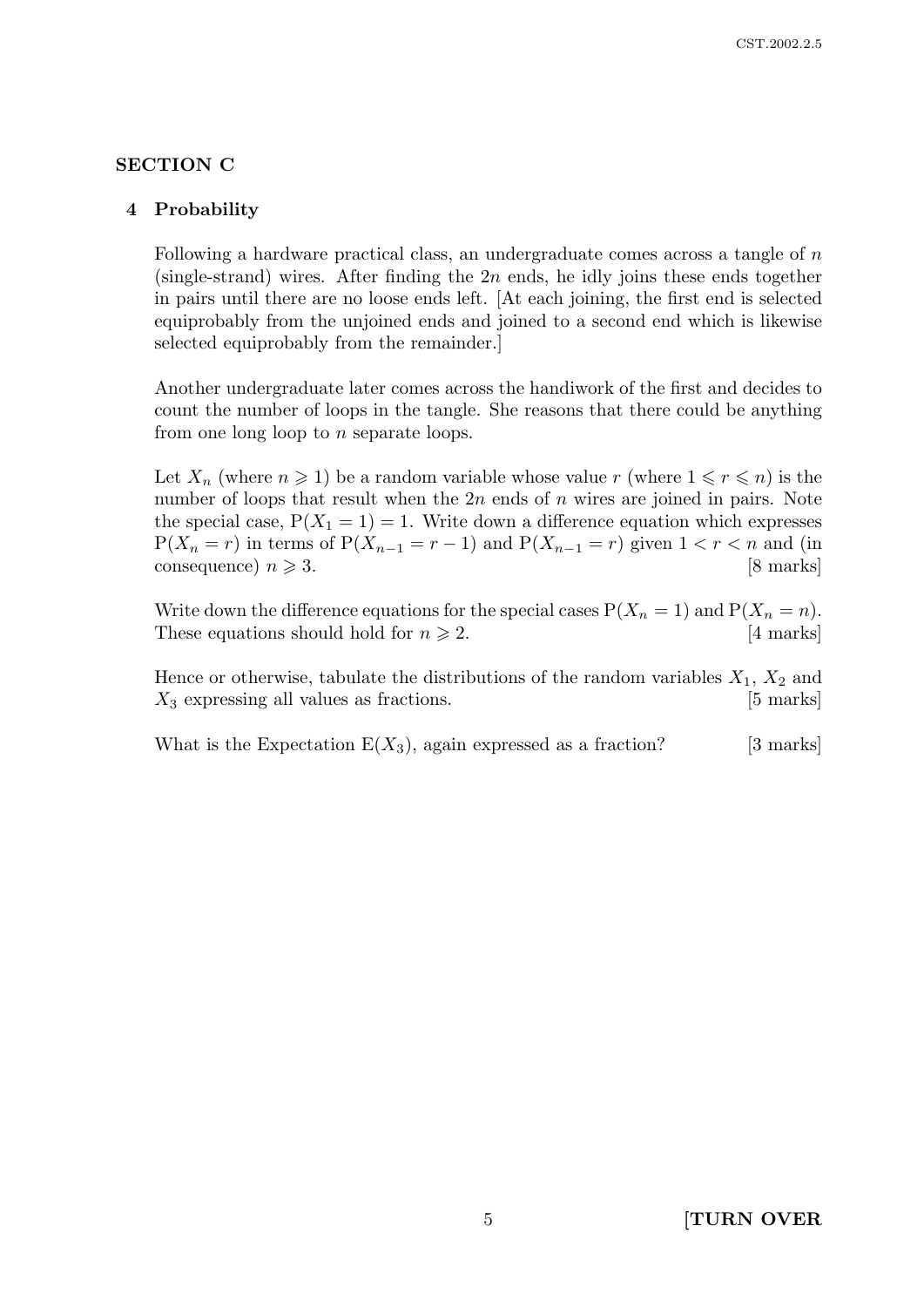#### 5 Probability

An engineer has been monitoring the performance of two communication channels and has established that, on average, channel A sustains  $\lambda_A$  faults each month and channel B sustains  $\lambda_B$  faults each month. In each case a Poisson distribution may be assumed. It may also be assumed that the channels are independent.

- (a) Let X and Y be random variables whose values, r and s, are the numbers of faults each month on channel A and channel B respectively. Show that the derived random variable  $X + Y$  is also Poisson distributed and determine the associated parameter. [6 marks]
- (b) Let  $n = r + s$ , the total number of faults in a given month. For given n, the engineer notes that any number from 0 to all  $n$  faults may be attributable to channel A and assumes that this number is Binomially distributed. Explain, informally, why this is a reasonable assumption. [4 marks]
- $(c)$  Noting the result of part  $(a)$ , derive the parameters of the Binomial distribution which governs the random variable  $X$  given that the total number of faults is n. [8 marks]
- (d) Supposing that  $\lambda_A = 4$  and  $\lambda_B = 6$ , what is the expected number of faults attributable to channel A if, one month, 5 faults were recorded in total? [2 marks]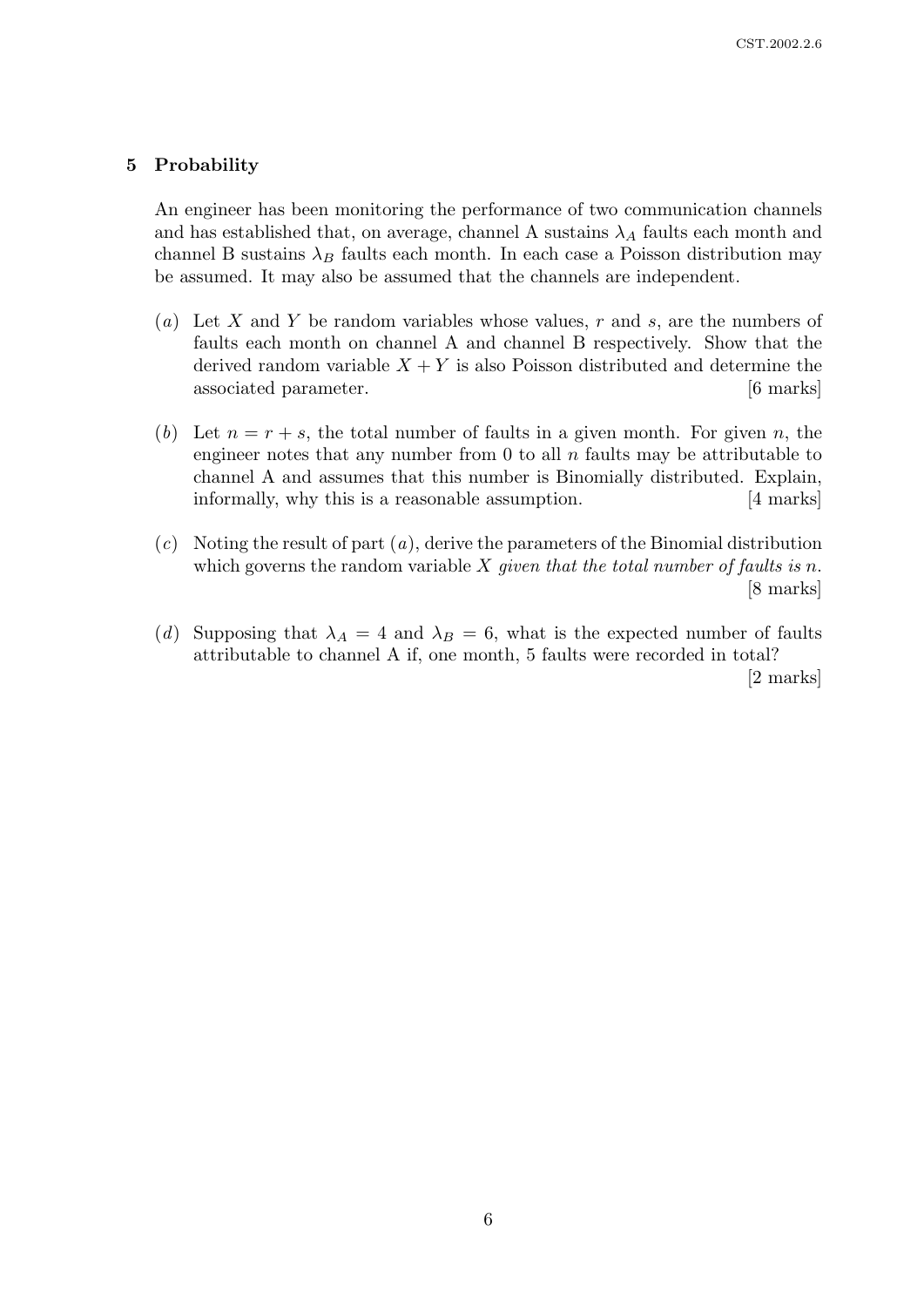# SECTION D

## 6 Professional Practice and Ethics

- (a) Characterise and distinguish between consequentialist ethical theories and deontological ethical theories. Give one example of each. [4 marks]
- (b) The first section of the new British Computer Society Code of Conduct sets out for BCS professionals six standards of how they should conduct themselves with respect to The Public Interest. State *four* of these standards. [4 marks]
- (c) Computer security is as much a matter of institutional safeguards as it is of technical safeguards.
	- (i) Explain the two main aspects of institutional safeguards.  $[2 \text{ marks}]$
	- (ii) Name two new offences created by the Computer Misuse Act of 1990. [2 marks]
- (d) State as accurately as you can four of the eight principles of the 1998 Data Protection Act and briefly explain the reason for having each of these principles. [4 marks]
- (e) What is the difficulty in trying to claim that people have natural rights to the ownership of intellectual property such as software? Is there a consequentialist justification for maintaining ownership of intellectual property such as software? [4 marks]

## 7 Software Engineering I

- (a) Compare and contrast the problems experienced in developing the London Ambulance control system with those of the Cambridge University financial accounting system (CAPSA). [6 marks]
- (b) For each of these systems, describe software engineering techniques that might have been used to avoid the problems. Identify advantages and disadvantages of these techniques. [14 marks]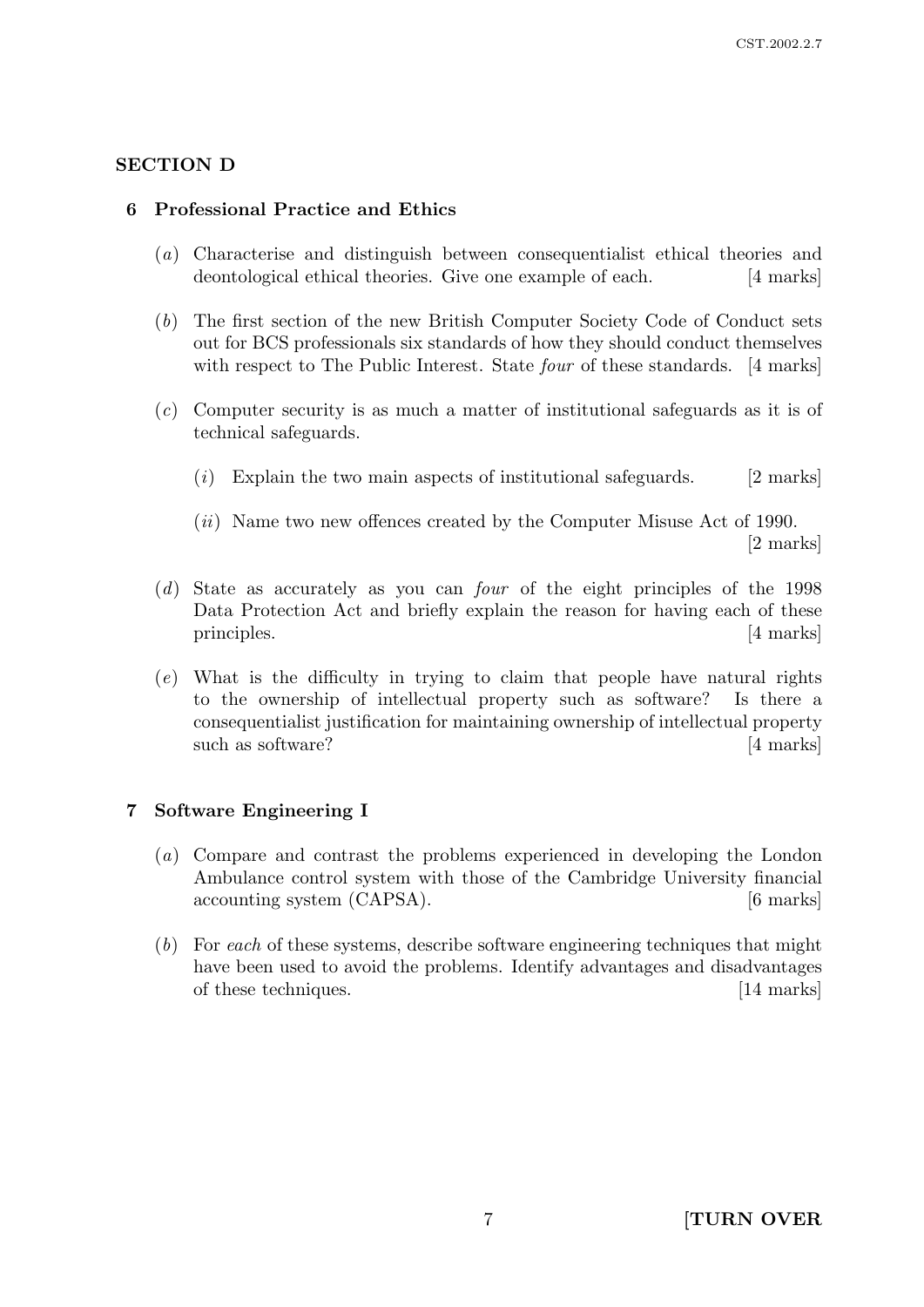#### 8 Software Engineering II

- (a) Briefly describe top-down refinement, listing both advantages and drawbacks. [4 marks]
- (b) How can we achieve efficiency without sacrificing reliability or programmer productivity? [3 marks]
- (c) How can we minimise the hazards associated with memory management? [3 marks]
- (d) In the Z specification language, what are  $\Delta$  and  $\Xi$  schemas? [5 marks]
- (e) Contrast a loop invariant with the Z concept of invariant.  $[5 \text{ marks}]$

#### 9 Regular Languages and Finite Automata

State, with justification, whether or not each of the following languages over  $\Sigma = \{a, b\}$  is regular. Any standard results you use should be clearly stated, but need not be proved:

- (a)  $\{a^m b^n \mid m, n \in \mathbb{N}\}\;;$  [3 marks]
- (b)  $\{a^m b^n \mid m \leqslant n\}$ ; [5 marks]
- (c)  $\{a^m b^n \mid m + n \leq 4\}$ ; [2 marks]
- (d)  $\{w \in \Sigma^* \mid w \notin L\}$ , where L is some given language which is regular; [4 marks]
- (e)  $\{w \in \Sigma^* \mid w \notin L\}$ , where L is some given language which is not regular; [2 marks]
- (f) some infinite subset of the language given in part  $(b)$ . [4 marks]